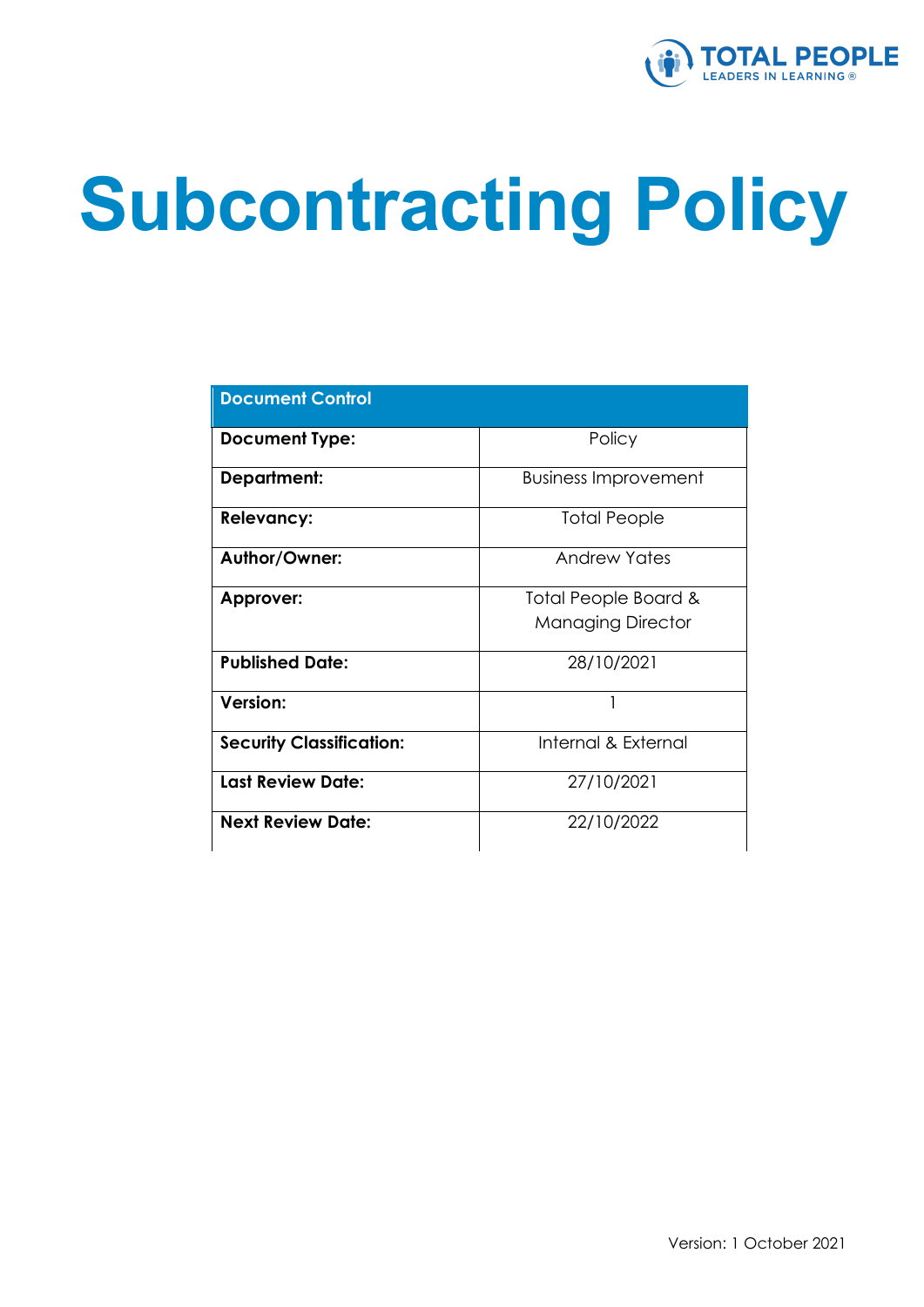

#### **Background**

Total People Limited is required by the Education and Skills Funding Agency (ESFA) to provide the following information in relation to subcontracted activity;

Total People will, as requested by the ESFA, declare the amount of subcontracted provision undertaken, provide a declaration of the individual providers whom Total People subcontract with, this information is updated & published on the Total People website on a yearly basis, additionally, ensuring that Total People are within the guidelines set by the ESFA with regards to having plans to have a cap on subcontracting of up to a maximum of 25% per funding stream by August 2022.

Total People are committed to delivering exceptional standards of learning and to provide a broad offer of learning opportunities and choice to all learners. To support this, we may enter into subcontracted delivery arrangements with a number of organisations to provide specialised & niche education routes which supplement Total People's current catalogue of educational provision, where subcontractors are selected they are done so with a plan of longevity to ensure there is continued availability for specialised provision to be offered, to support this, prior to entering a subcontract Total People conduct stringent checks that are dependent upon the subcontractor being able to ensure that:

- there is a broad offer of learning and choice which supplements and underpins our direct delivery to enhance the number of opportunities available;
- all learners receive exceptional standards of learning;
- we will support raising of the standard of learning and quality of teaching for those providers who enter into a contract of provision with us.

Total People will, on an on-going basis, aim to improve the quality of any subcontractor and partner arrangements, this will be evidenced by:

- pre-contract activity which assesses the capability, capacity and readiness of the subcontractor to deliver the proposed learning;
- contract reviews which are undertaken on a regular basis, dependent on risk, which encompass the quality of provision delivered, learner progress, teaching and learning and contract performance;
- advising on the quality of provision and ways to improve working between Total People and the subcontractor.

#### **Fees**

Total People retain a fee for subcontracting which varies dependent upon the level of support required and provided to each subcontractor. These fees are reviewed regularly and are adjusted as appropriate.

Total People typically retain between 10% and 20% of the ESFA funding it receives against each learner for sub contracted provision (typically fee breakdown at end of document policy), this is applied equally to both on programme and outcome payments, including completing the end point assessment.

All fees reflect an actual cost of subcontractor management and aren't used as a means to generate a financial profit for Total People, fee's in both percentage of TNP and £ may vary dependant on price negotiations with the employer.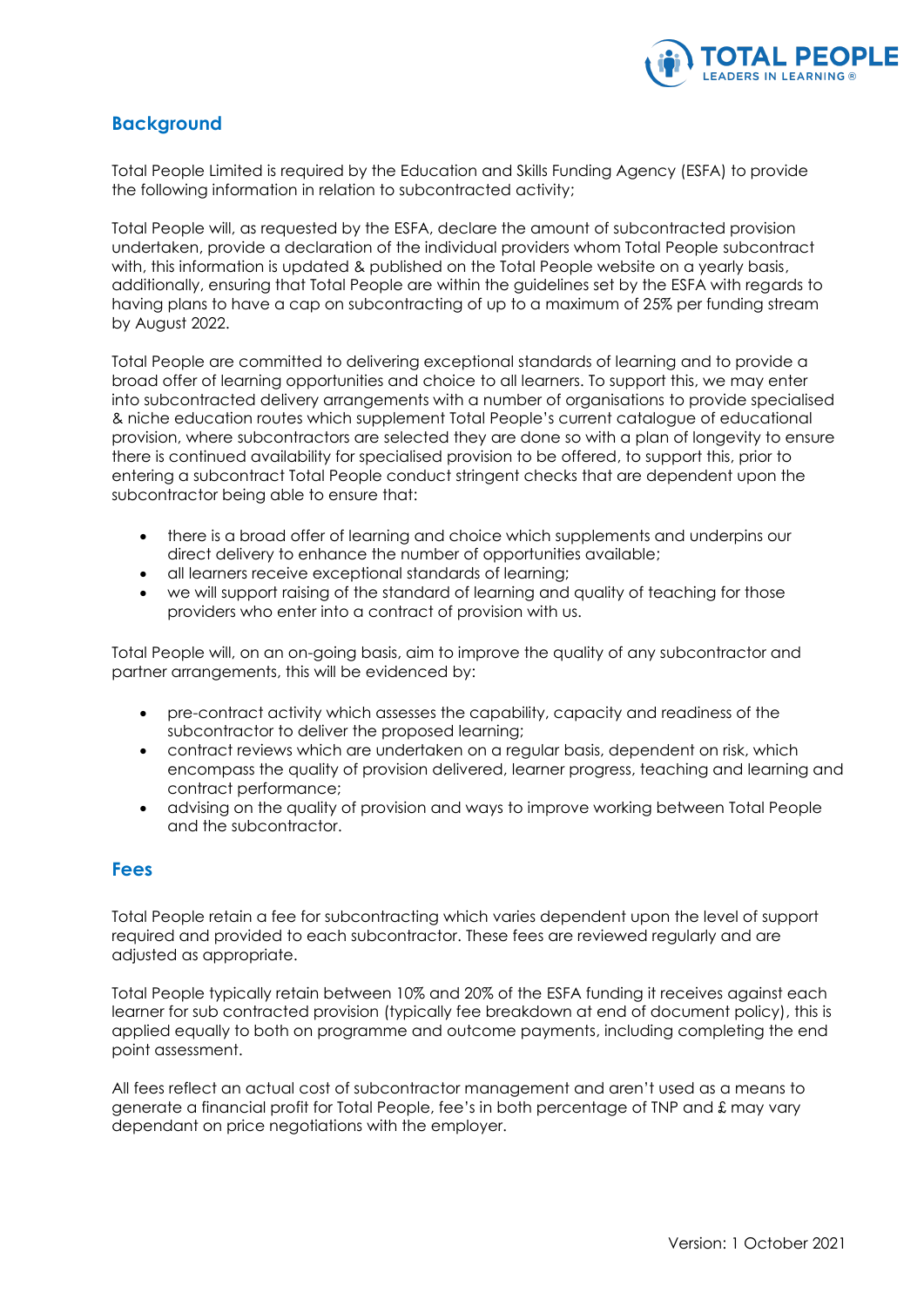

#### **Support**

Typically a subcontractor with Total People will receive the following on a month *or* quarterly basis dependant on the needs of the subcontractor;

- Regular contract monitoring with agreed actions for improvement along with dates of when the improvements are to be completed by;
- A broad range of management information and performance reports to support the effective and timely delivery of ESFA funded provision;
- Experienced staff as a point of call such as specialist data & funding teams, safeguarding champions, health & safety experts & direct support from contract managers;
- Invitations to Total People's yearly conference days which offer support & guidance on changes to funding rules & processes for provision funded by the ESFA;
- Performance assessment of activities such as teaching, learning & assessment with detailed feedback on improvements identified and timescales for improvements to be implemented;
- Perform validation checks to ensure compliance with the funding rules outlined by the ESFA (submission based).

If during contract monitoring it is identified that there are elements of non-compliance with regards to Education and Skills Funding Agency rules & guidelines *or* contractual agreements then support will be offered by Total People in order to assist with improving the subcontractor's processes, if in follow-up monitoring non-compliance has not been addressed in the agreed timescales this will trigger the penalty clauses included in the contract which could ultimately mean termination of the contract.

#### **Procurement**

Total People are committed to ensuring that where the business has identified a need to subcontract that all interested businesses are subject to an opportunity to bid for advertised tenders. Total People utilises LTE Groups' rigorous procurement process which adopts the below principles & also ensures that Total People UK/EU regulations;

- Competitive tendering
- Sustainability
- Transparency
- Fairness & Equality
- Best practice
- Legality (e.g. in accordance with UK Procurement Regulations)
- Confidentiality, subject to the Freedom of Information Act
- Fitness for Purpose
- Quality
- Total Lifetime Costs
- Risk
- Environmental Impact

#### **Due Diligence**

Total People undertakes robust Due Diligence which includes a financial health assessment, safeguarding & prevent, quality, ability/expertise to deliver qualifications posed and ensuring that the organisation doesn't fund extremist organisations. This is to mitigate the risk to Total People and the contracts they may potentially let. Any subcontractor with proposed contract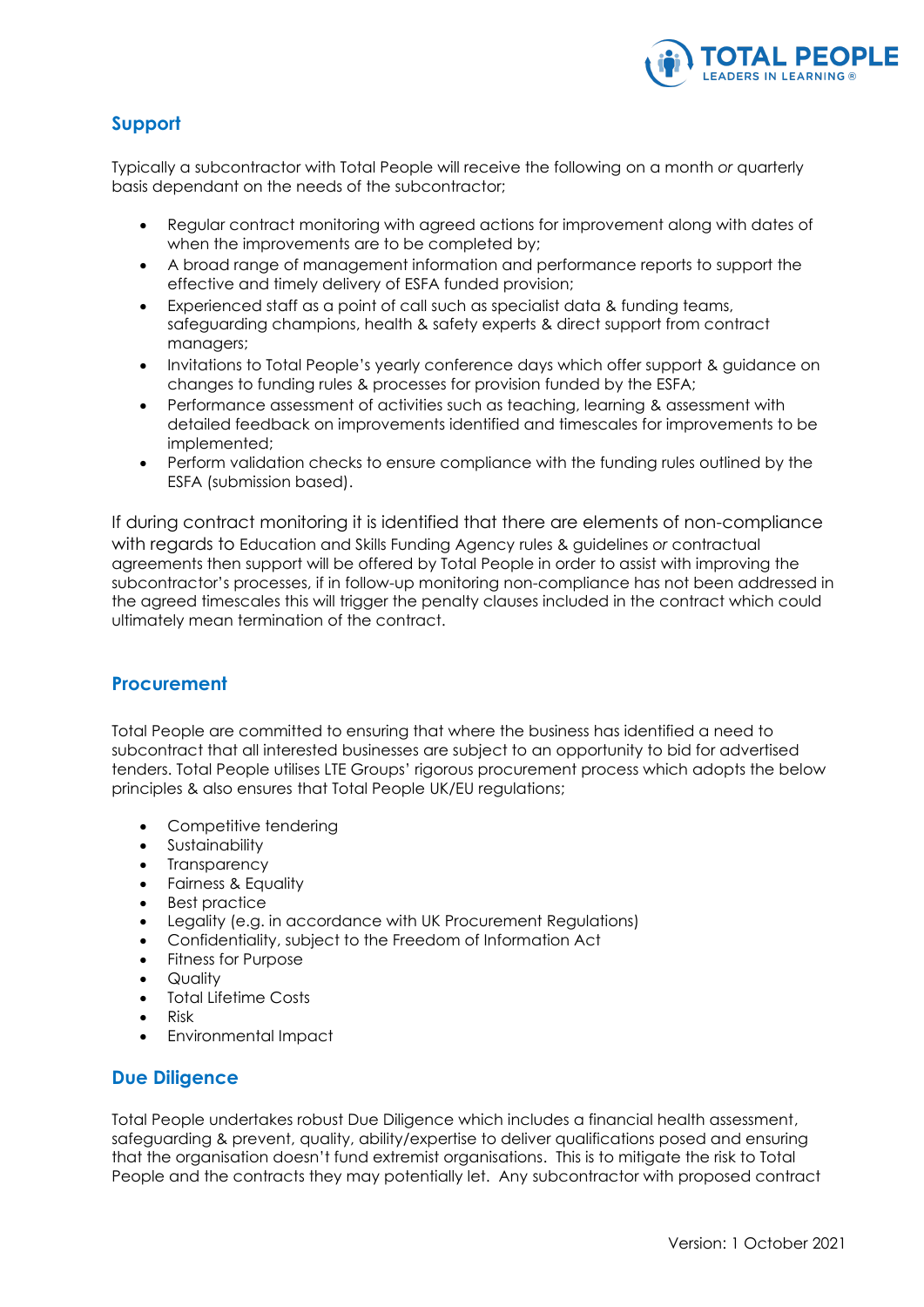

values in excess of £100,000 is required to register and pass the ESFA's Register of Apprenticeship Training Providers (RoATP) before a contract can be issued (for contracts that are in relation to the delivery of apprenticeships).

Further investigations of any subcontractor would be undertaken if any of the following is identified via monitoring or any other means:

- Ofsted has awarded the provider a Grade 3 or 4
- Any irregular financial or delivery activity arises such as credit ratings that move to 'above average risk'.
- Sanctions are placed on any subcontractor by the awarding organisation
- Non-delivery of training
- Failure to meet the performance criteria detailed within the contract.

#### **Payment Terms between Total People and the subcontractor**

The payment terms and evidence requirements are detailed within the appropriate subcontractor's contract, payments are released to subcontractors within 30 days of funding being paid to Total People from the ESFA.

Payment processes are compliant with ESFA contractual requirements, and are made monthly in arrears and on an actual basis related to the ILR. This is providing that the subcontractor has submitted the appropriate evidence, ensuring that it is of the highest quality and meets the needs of the learner and Total People.

Total People provides a monthly claim summary to the subcontractor which sets out the payments for the previous month and details any amounts withheld typically where further evidence is required. Once Total People are satisfied with the quality of the subcontractor's provision for the month, the payment will be made to the subcontractor, based on the invoice raised to Total People submitted with a signed subcontractor declaration (provided as part of the claim summary).

#### **Policy review**

Total People will review the entirety of the subcontracting on an annual basis, the review of this policy will typically take place in October of each year as per the document control section. Dependant on advice or changes to the policy guidance set out by the Education and Skills Funding Agency this policy be updated on an ad-hoc basis throughout the year.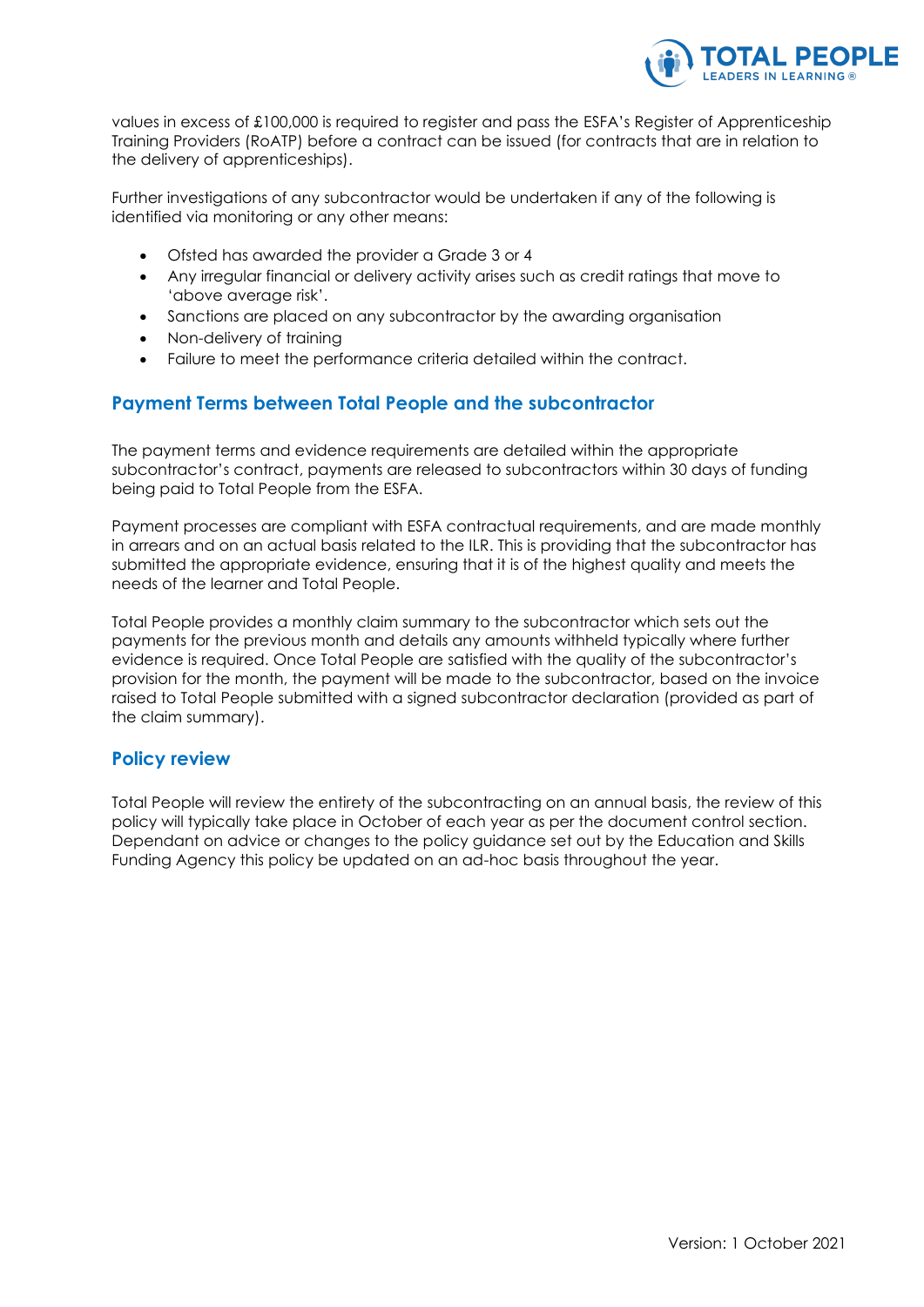

### **Signatures & Review:**

This Policy will be published on Total People's internal Hub and external website, as well as included in the commitment statement that is completed with employers at the start of programme.

This policy will be updated annually as a minimum.

|           | <b>Name</b>                 | <b>Position</b>                                 | <b>Signature</b> |
|-----------|-----------------------------|-------------------------------------------------|------------------|
| Approver: | Melanie<br><b>Nicholson</b> | <b>Managing Director</b><br><b>Total People</b> |                  |
|           | <b>Barry</b><br>Lynch       | <b>Board Chair</b><br><b>Total People</b>       |                  |
| Version:  |                             |                                                 | Version 1.1      |